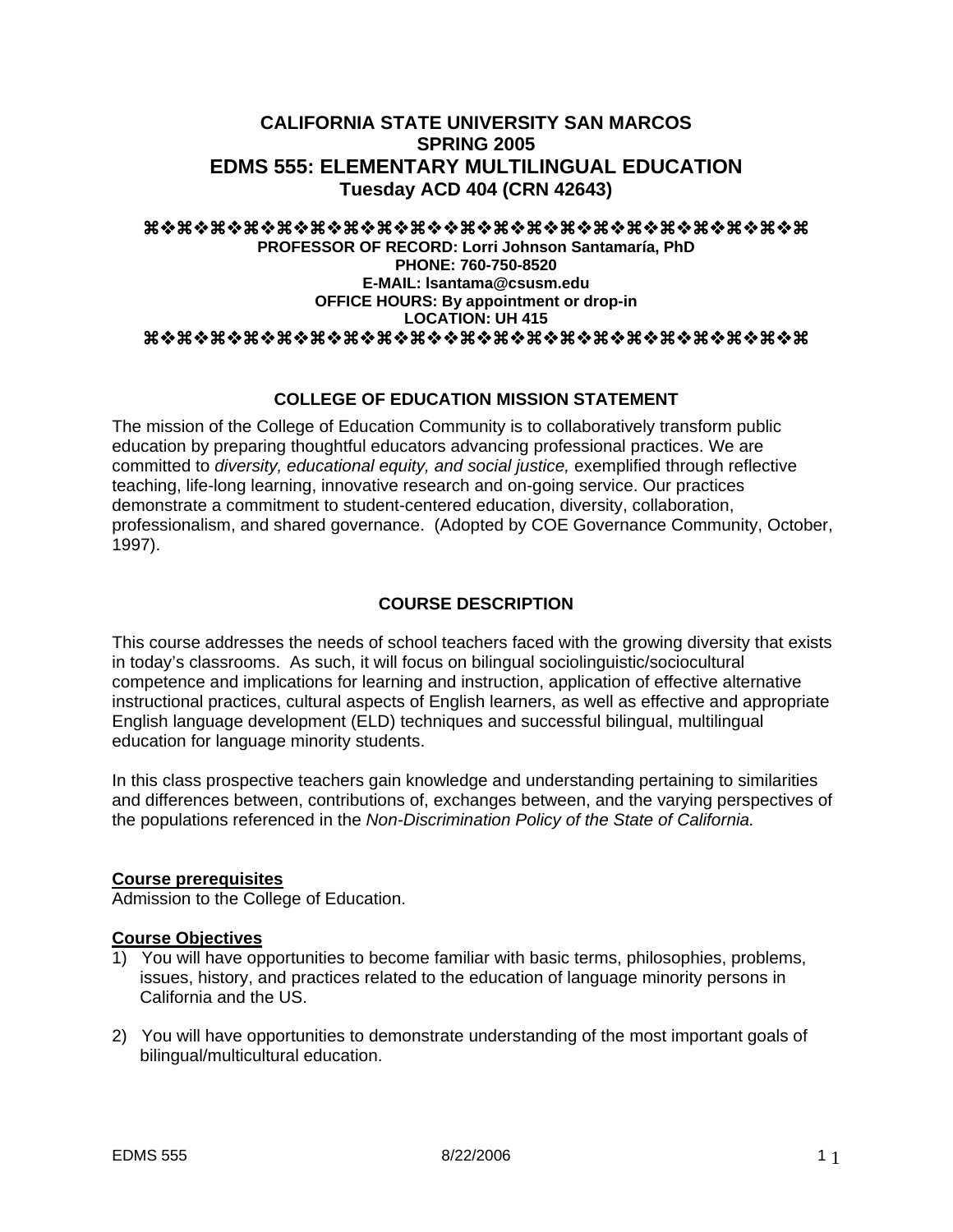- 3) You will have opportunities to explain the theoretical framework upon which bilingual education is founded.
- 4) You will have opportunities to demonstrate understanding of existing student identification, assessment, and language redesignation requirements for the state of California.
- 5) You will have opportunities to explain the connections between bilingual education, English as a second language, SDAIE and other pertinent methodologies.
- 6) You will demonstrate several models of multicultural education and their implications for curriculum, instruction, and educational policy.
- 7) You will have opportunities to explain the meaning of culture, differentiated index, the necessity for cultural convergence in schools, and other research-based related notions of multicultural education.
- 8) You will learn to develop and understand each individual student, create a more just and humane learning environment, and help students in their growth and development as human beings.

## **Unique Course Requirements**

Some assignments may incorporate experiences from your assigned student teaching school site.

## **Required Text**

Peregoy, S. F. & Boyle, O. F. (2005) *Reading, Writing, & Learning in ESL* (4<sup>th</sup>) Edition). Longman.

TaskStream account.

## **Authorization to Teach English Learners**

Beginning fall of 2002, CSUSM an early adopter of the new AB 2042 program standards, intends to prepare new teachers for the diversity of languages often encountered in California public school classrooms. The authorization to teach English learners is met through the infusion of content and experiences within the Multiple Subject Program, as well as additional coursework. Students successfully completing this program receive the Preliminary Multiple Subject Credential with authorization to teach English learners *(note: formerly called CLAD/ Approved vy the CCTC in SB 2042 Program Standards, August 2002*).

## **Teacher Performance Expectation (TPE) Competencies**

This course is designed to help teachers seeking the Multiple Subjects Credential to develop the skills, knowledge, and attitudes necessary to assist schools and districts in implementing effective programs for all students. The successful candidate will be able to merge theory and practice in order to realize a comprehensive and extensive educational program for all students. Look for the green TPEs embedded in your assignments and class work. You will be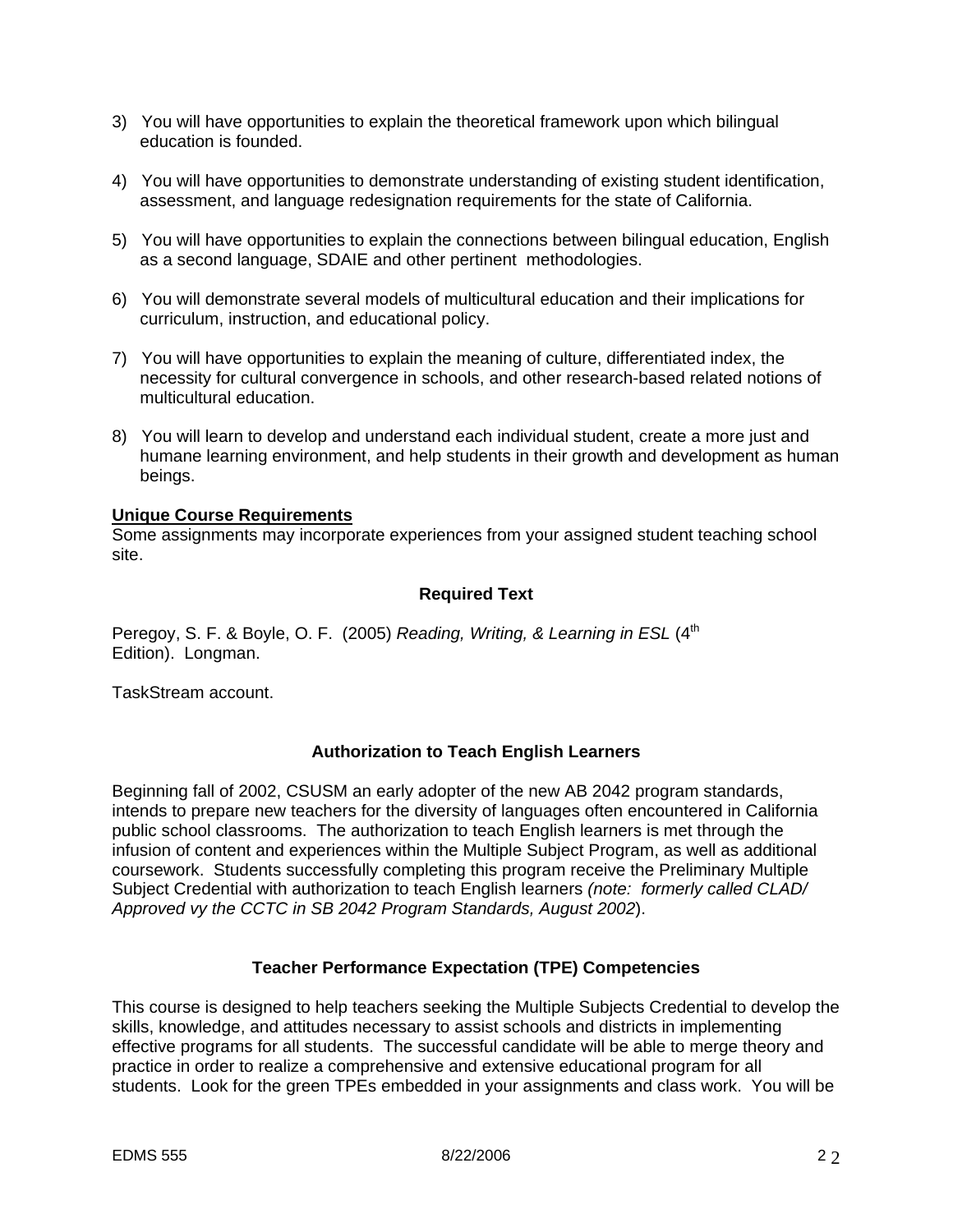required to formally address the following TPEs in this course by writing task stream reflections on each as part of your final assignment:

## **Primary Emphasis**

**TPE 7:** Teaching English Learners

## **Secondary Emphasis:**

**TPE 15**: Social Justice and Equity

## **College of Education Attendance Policy**

Due to the dynamic and interactive nature of courses in the College of Education, all students are expected to attend all classes and participate actively. At a minimum, students must attend more than 80% of class time, or s/he *may not receive a passing grade* for the course at the discretion of the Professor*. Individual Professors may adopt more stringent attendance requirements.* Should the student have extenuating circumstances, s/he should contact the Professor as soon as possible. (*adopted by the COE Governance Community, December, 1997*). *NOTE: This means that if you miss three (3) classes you cannot receive a passing grade for this class!*

#### **Students with Disabilities Requiring Reasonable Accommodations**

Students must be approved for services by providing appropriate and recent documentation to the Office of Disable Student Services (DSS). This office is located in Craven Hall 5205, and can be contacted by phone at (760) 750-4905, or TTY (760) 750-4909. Students authorized by DSS to receive reasonable accommodations should meet with their instructor during office hours or, in order to ensure confidentiality, in a more private setting.

#### **Course Requirements**

*Assignments, DUE DATES, and Beginning Point Values* 

#### 1. **Attendance, Disposition, and Class Participation 30 points**

First is the expectation that you will attend all class sessions and participate actively in class activities, group and individual sharing, and discussions. Remember, if you miss three class sessions (or more), your grade will drop into the C range, and you will be invited to leave the class, based on the COE attendance policy.

#### 2. **Interactive Journals (3 @ 5 pts each)** *(Due: 9/5; 9/19; 10/10)* **15 points**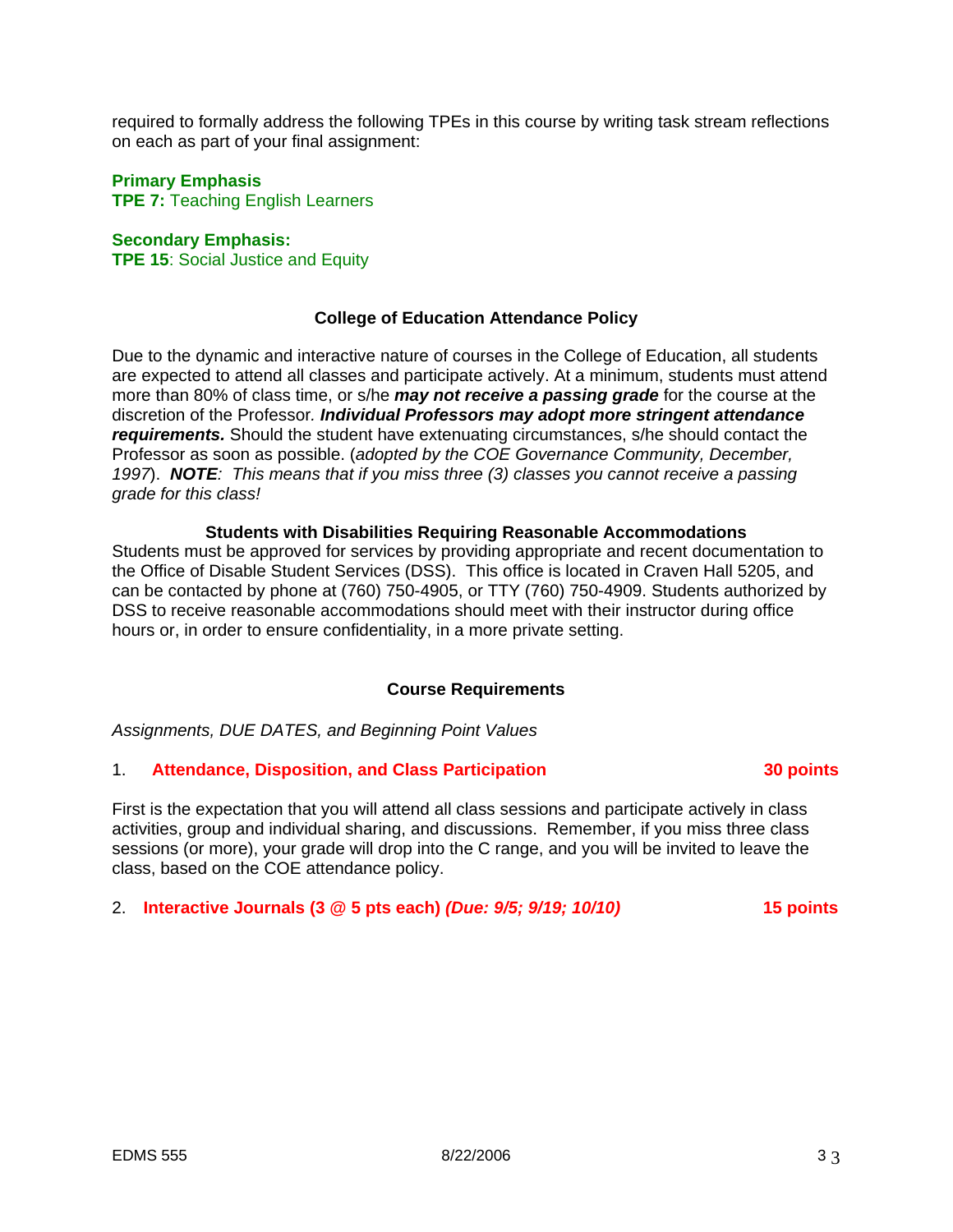Interactive journals are one way for learning communities to entertain and respond to questions, reflections, insights, or concerns regarding course content. They also facilitate relationships between students and professors. Your peers or course professor will respond to entries with clarifying questions to further your thinking process.

These journals will be kept between yourself and a colleague in our class via e-mail.

The content will consist of 1 to 2 paragraph "conversations" based primarily on course readings and class discussions and will be maintained three times during the semester. Interactive journals may include the following:

- Summaries, descriptions, or reactions to the topics discussed in class or from readings reflecting understanding of key concepts. Both comments from professor and other students may be reflected in the reading logs.
- Meta-reflections and/or analysis of key concepts, particularly in terms of the connections that can be made between class discussions and teaching English language learners, with specific examples from student teaching experiences, school observations, or other personal experiences in diverse settings. It is critical that direct connections are made with teaching experiences in the form of anecdotes, case studies, or narratives.
	- Entries will be graded according to comprehensiveness, insightful connections, and "deep understanding" of the issues. Interactive journals should address instructional concerns, school structures, teaching strategies, and school environments related to social justice and equity in diverse settings. In addition to grading each entry, I will personally respond to 6 random entries per due date.

☺ You are responsible for providing a printed version of each one of your entries/responses in your final learning portfolio (Due last class meeting).

## 3. **Teaching Methods Workshop** *(DUE: 11/7 & 11/14; 5 pts ind. / 10pts grp.)* **15 points**

- For this assignment you will practice working in your SJ & E groups by preparing a SDAIE, Culturally Responsive Teaching, Standards for Effective Pedagogy, Differentiated Instruction, or Banks' 5 dimensions lesson for your peers using children's SJ & E literature based on SDAIE basics, class discussions, and reading materials assigned.
- Your groups will be responsible for modeling the assigned methods characteristics presented to the class thus far.

☺ You are responsible for (1) working collaboratively with your colleagues, (2) demonstrating professional "teacher" behaviors (as taught in T & L class), (3) evaluating your peers' demonstrations, and (4) your self-evaluation as part of your final learning portfolio.

## 4. **Multicultural/ Multilingual E-Research Review (written** *DUE: 9/5; 9/19; 10/10;* **10/24; 11/21) 10 points**

• This E-assignment is to be completed in pairs or triads.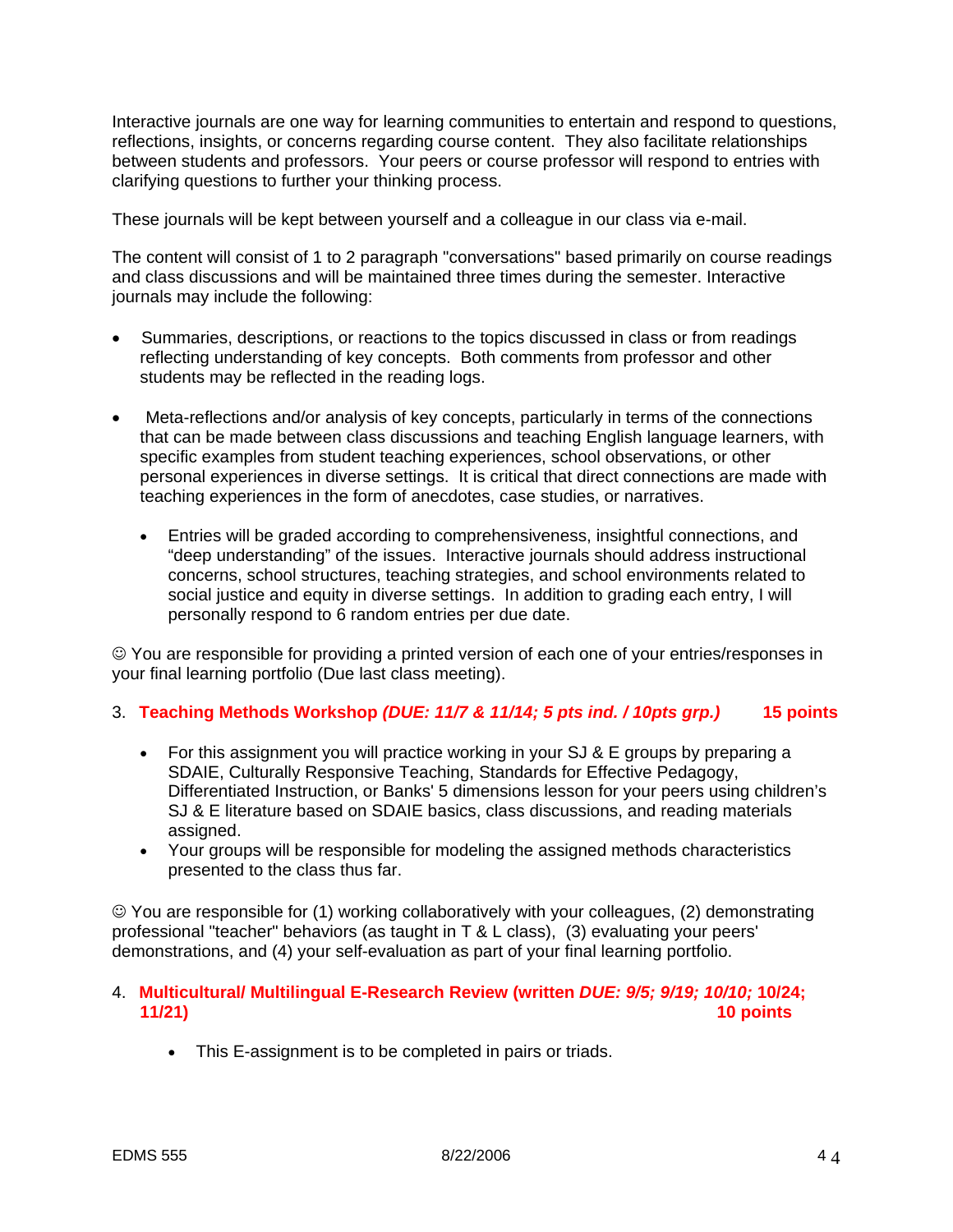- In preparation for this assignment you are each to go to the CSUSM Library website, find and select two journal articles published in the last 5 years on Multicultural, Bilingual, or Multilingual Elementary Education. I will model this exercise in class.
- You will **read all two or three** articles and provide a **one page summary including a one paragraph reaction to each piece**.
- Refer to the APA website for correct electronic reference listing at http://www.apastyle.org/elecsource.html.
- As a group you will be expected to present a PPt presentation *ONLINE* on **one of your articles** during the course of the semester.
- 5 points are allotted for each written review and 5 points are for your presentation.
- During each presentation, your peers will assess your presentation quality and provide feedback online. I will provide immediate feedback as well.
- You will be **selected randomly** to present your articles **beginning September 5th**. **Please be prepared.**
- 5. **Literature-based Social Justice Thematic Unit (Written Due: 11/28, Presentations 11/28 &12/5) 30 points**

# **Part I: Critical Assessment Task (CATs) (15 pts)**

- In groups of 3-4 (NO EXCEPTIONS), you will have the opportunity to develop a literature-based social justice and equity thematic unit that will include appropriate literature selections reflecting multicultural perspectives for students in grades K-2, 3-6, or 7-8.
- Choose six powerful children's multicultural selections that should be the center of curriculum focused on social justice and equity issues for different times throughout a specified time of the year.
- This plan should include an **outline of how the multicultural books will be used throughout the specified time of the year** and a justification (explanation) of the selections made.
- At least three of the books must be bilingual (English and another language) with a brief discussion of how "primary language support" will be incorporated into the unit.
- Using the books as your foundation, write **four** detailed reading and writing lesson plans that will clearly delineate how every child will be successful by providing universal access to diverse students (e.g., gifted, English learners, special needs, non-readers, poor).
- **AT LEAST ONE LESSON MUST BE TOTALLY SDAIE IN NATURE.**
- Applying the CULTURALLY RESPONSIVE METHODOLOGY criteria discussed AND PRESENTED DURING THE WORKSHOP, include METHODS SPECIFIC activities in your comprehensive lesson plans, AND IDENTIFY THE METHOD USED.
- Ask yourselves the following questions about each one of your original lesson plans:
- Does the lesson use visuals, manipulatives, realia, drama, or other techniques that would facilitate understanding?
- Does the lesson take into consideration the varying English proficiencies of language minority students?
- Do the lesson strategies incorporate group collaboration, cooperative learning activities, peer assistance, or other work-group techniques?
- Does the lesson incorporate the language and culture of language minority students?
- Is the curriculum reflected in the lesson challenging and not watered-down?
- Does the lesson include the 7-Intelligences and/or multiple modalities?
- Are the community/parents of English learners included in the unit of study?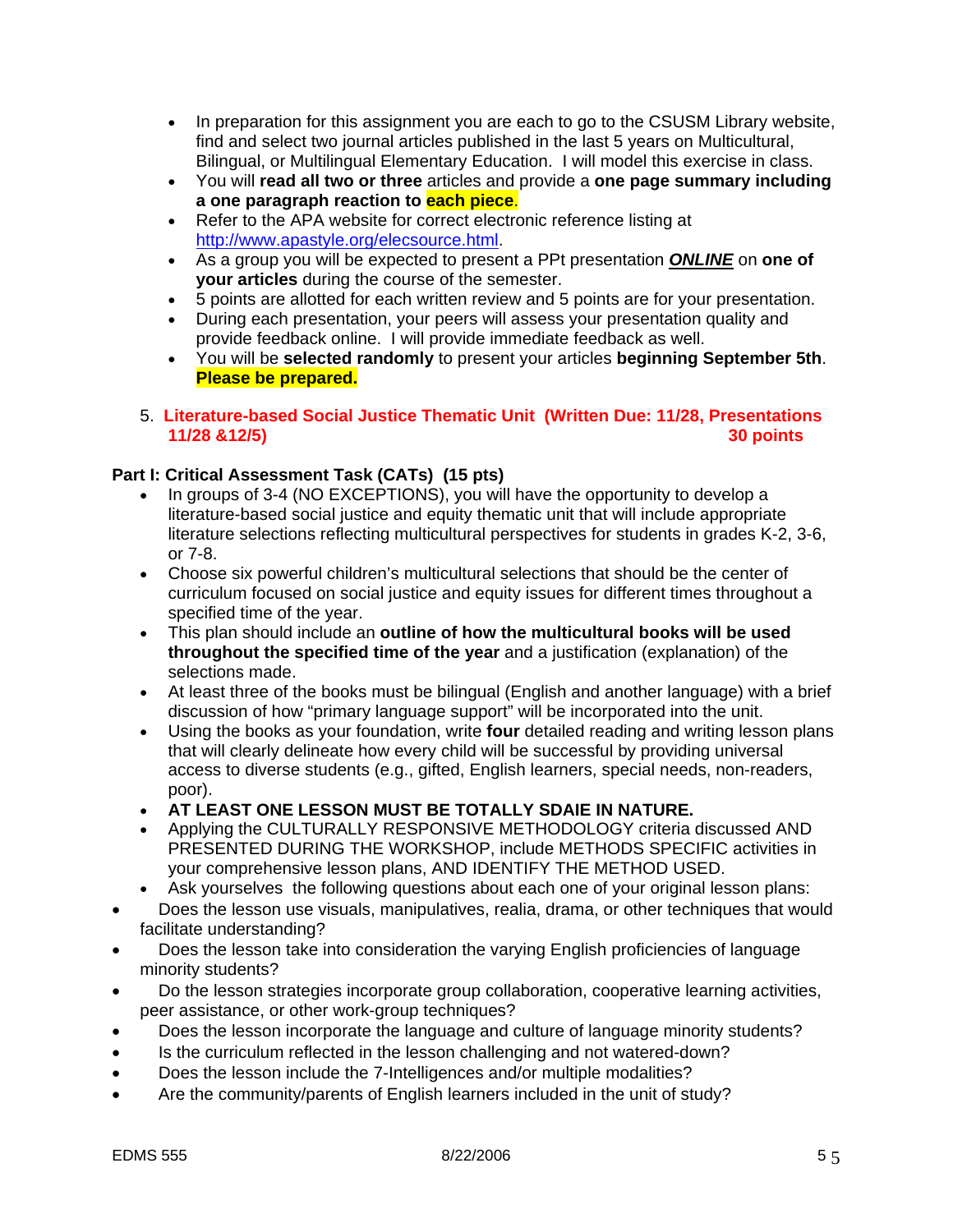## **The format of the literature-based social justice and equity thematic unit should include:**

- 1. Focus of the unit and brief summary of each book.
- 2. Grade level this unit is appropriate for.
- 3. Outline/plan of how the books will be used throughout the specified time of the year.
- 4. Reading and writing lesson plan that will identify standards being covered.
- 5. Identify Assessment strategies: How you will determine students learned what you intended (how you will assess them)?
- 6. Primary language support component of the unit plan.
- 7. Appropriate accommodations and support for the wide variety of students in CA classrooms (be specific).

## **Part II: Roundtable Discussion and Presentation Sessions (30 minutes each group) (10 pts)**

Panel roundtables will be set up to provide space for each group to present/display their literature selections and/or units and Powerpoint lesson demonstrations (CATs). Other class members will listen/ participate to the discussions.

Note: Dr. Alice Quiocho has developed an excellent website with a bibliography of children's literature and multicultural books that could be a great resource for you (http://www.csusm.edu/Quiocho).

## **Part III: Self and Group Assessment (5 pts)**

As part of this assignment you will describe your role as an individual working as a group member including personal and group responsibilities. You will determine whether points should be deducted based on the quality of this culminating experience.

100 pts

## **Grading Standards**

In this class, all students begin with 100 points. Points will be deducted from your total, based on the quality of the work you turn in for each assignment.

In addition, all students are expected to participate in class activities and demonstrate reflective learning. It is important that students are well prepared for course sessions by completing the readings and assignments scheduled before class meetings. Unless otherwise negotiated with the instructor, all assignments are to be submitted as specified in class on the due date. **Assignments not submitted on due date will lose 10% of earned credit per day.** Assignments should be typed and double-spaced. Hard copies of assignments will be student or peer evaluated and turned in at the end of the semester in a final learning portfolio due **the last day of class.**

The following grading scale will be used with the points students have remaining at the end of class:

| 93-100%A |  |
|----------|--|
| 90-92%A- |  |
| 88-89%B+ |  |
| 83-87%B  |  |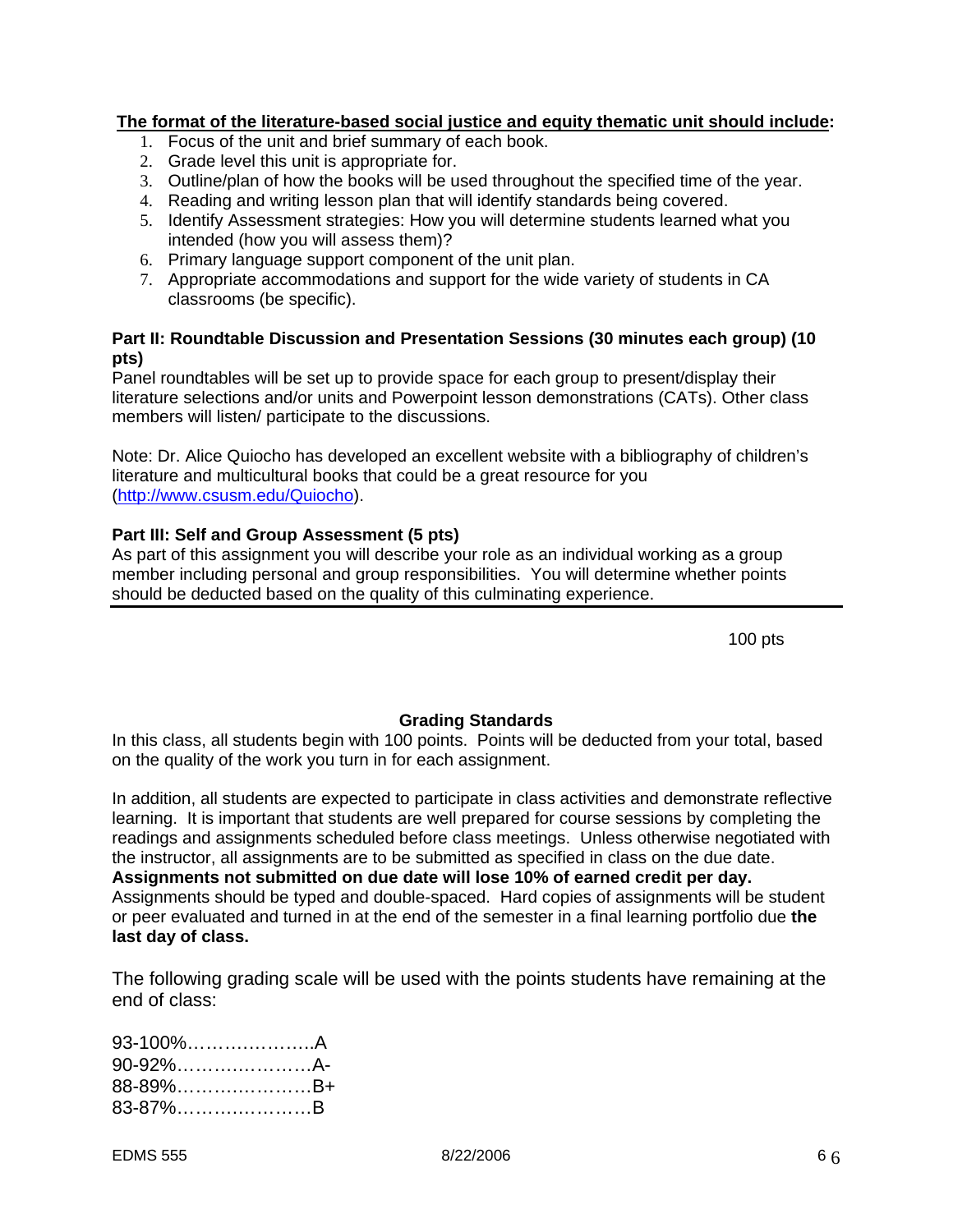| 80-82%B-         |  |
|------------------|--|
| 75-7 <u>9%C+</u> |  |
| 72-75C           |  |
| 70-71C-          |  |
| 60-69%D          |  |
| 59% and belowF   |  |

*Note: Students are reminded that the College requires completion of this course with a C+ or higher.*

## **All University Writing Requirement**

Writing requirements for this class will be met as described in the assignments above. Every course at the university, including this one, must have a writing requirement of at least 2500 words. TPE reflection will count toward this requirement.

#### **CSUSM Academic Honesty Policy**

"Students will be expected to adhere to standards of academic honesty and integrity, as outlined in the Student Academic Honesty Policy. All written work and oral assignments must be original work. All ideas/materials that are borrowed from other sources must have appropriate references to the original sources. Any quoted material should give credit to the source and be punctuated with quotation marks.

Students are responsible for honest completion of their work including examinations. There will be no tolerance for infractions. If you believe there has been an infraction by someone in the class, please bring it to the instructor's attention. The instructor reserves the right to discipline any student for academic dishonesty in accordance with the general rules and regulations of the university. Disciplinary action may include the lowering of grades and/or the assignment of a failing grade for an exam, assignment, or the class as a whole."

#### **OTHER CONSIDERATIONS**

## *NOTE: THE PROFESSOR RESERVES THE RIGHT TO CHANGE, ADD TO, OR DELETE ANY MATERIAL FROM THE COURSE.*

#### **Academic Honesty**

I expect that each student will do his/her own work, and contribute equally to group projects and processes. Plagiarism or cheating is unacceptable under any circumstance. If you are in doubt about whether your work is paraphrased or plagiarized see the Plagiarism Prevention for Students website http://courses.csusm.edu/sthompsn/plagiarism/about\_site.html. If there are questions about academic honesty, please consult the University catalog.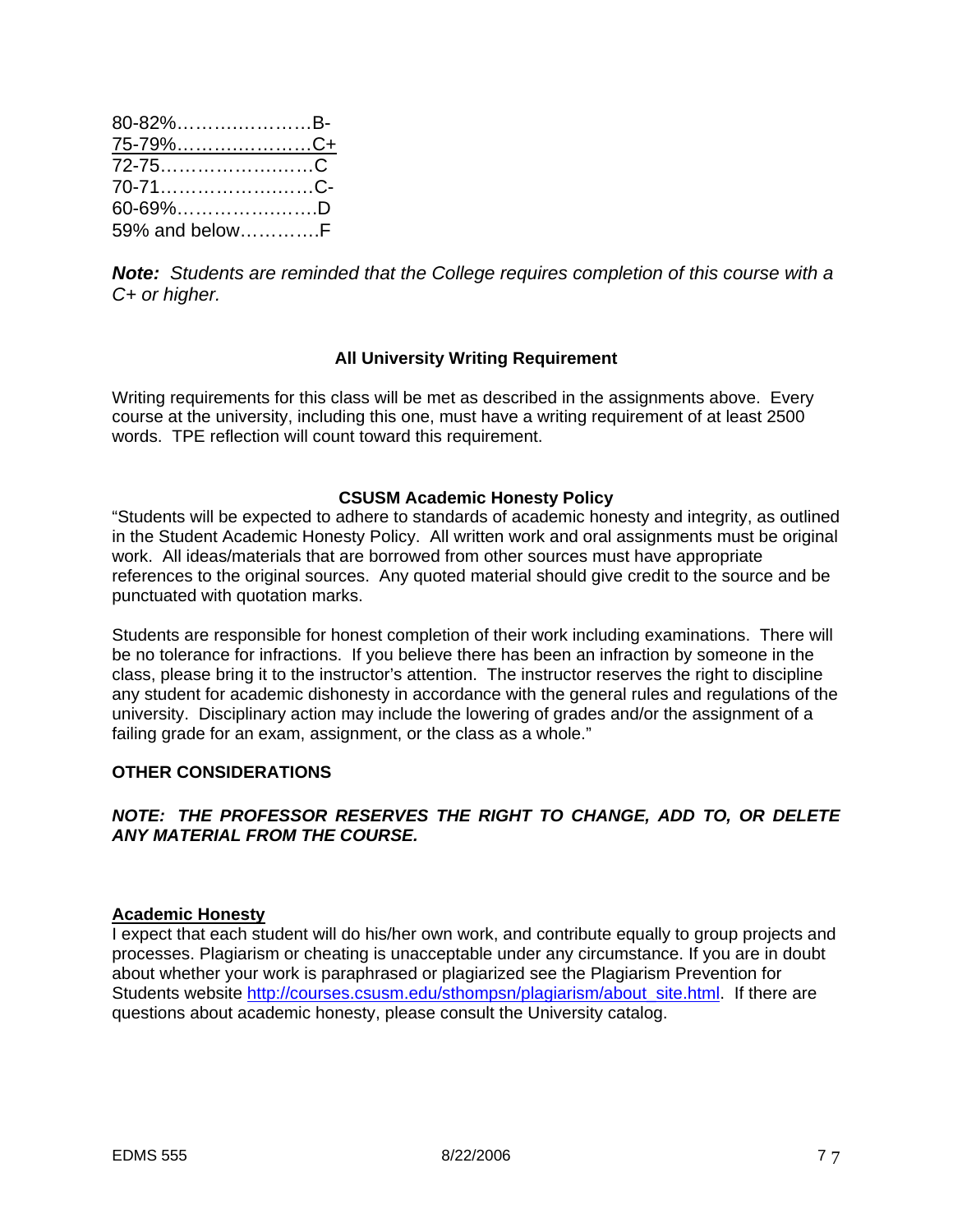# **Appeals**

Every student has the right to appeal grades, or appeal for redress of grievances incurred in the context of any class. Disputes may be resolved informally with the professor, or through the formal grades appeal process. For the latter, consult Dr. P. Kelly, Interim Associate Dean.

All assignments are due on the dates indicated below (also indicated on the course weekly activity listing). On the due date, credit for completion will be recorded. At the end of the course, your learning portfolios with each assignment and self-assessments will be turned in to me. You are responsible for keeping your work organized and ready for final presentation and evaluation. Please manage your time and plan accordingly. Assignments must be *word processed/ typewritten, double-spaced, with standard margins, unless completed in class*. It is expected that all assignments will reflect university level composition.

| <b>Date</b>       | <b>Topic</b>                                                                                                                             | <b>Assignment</b>                                                                                                                                                                                                                                                                                                                                                                                                                                                                                                           |
|-------------------|------------------------------------------------------------------------------------------------------------------------------------------|-----------------------------------------------------------------------------------------------------------------------------------------------------------------------------------------------------------------------------------------------------------------------------------------------------------------------------------------------------------------------------------------------------------------------------------------------------------------------------------------------------------------------------|
| Session 1<br>8/29 | Orientation to 555: Revisiting Notions of<br><b>Diversity</b><br>6-7pm MEET IN COMPUTER<br>LAB TBD.<br><b>TASK STREAM</b>                | Read P & B Ch 1-2.                                                                                                                                                                                                                                                                                                                                                                                                                                                                                                          |
| Session 2<br>9/5  | Meet ONLINE in Chat Room #1 at<br>5:30pm<br>Sociocultural Context PPt & Questions<br><b>Banks' Multicultural Education</b><br>٠<br>(MCE) | 1 <sup>st</sup> M & M PPt Presentations (& upload<br>on WEBCT assignments for grading).<br><b>NOTE for all student generated PPts:</b><br>Presenters' responsibilities--- (a) Make<br>PPt available in WebCT Discussion<br>Boards with clear title; (b) Each person<br>in group respond to ONE question/<br>comment by audience.<br>Audience responsibilities--- (a) Visit<br>ALL presentations; (b) submit ONE<br>question/ comment for EACH PPt<br>presented.<br>Interactive Journals (1).<br>Class rationale (Web Mail). |
| Session 3<br>9/12 | <b>Sociohistorical Context</b>                                                                                                           | Compare Banks, CRT, & SEP.                                                                                                                                                                                                                                                                                                                                                                                                                                                                                                  |
|                   | Culturally responsive teaching<br>٠<br>(CRT)<br><b>Standards for Effective Pedagogy</b><br>(SEP)                                         | Read P & B Ch 3-4.                                                                                                                                                                                                                                                                                                                                                                                                                                                                                                          |

## **Schedule/Course Outline**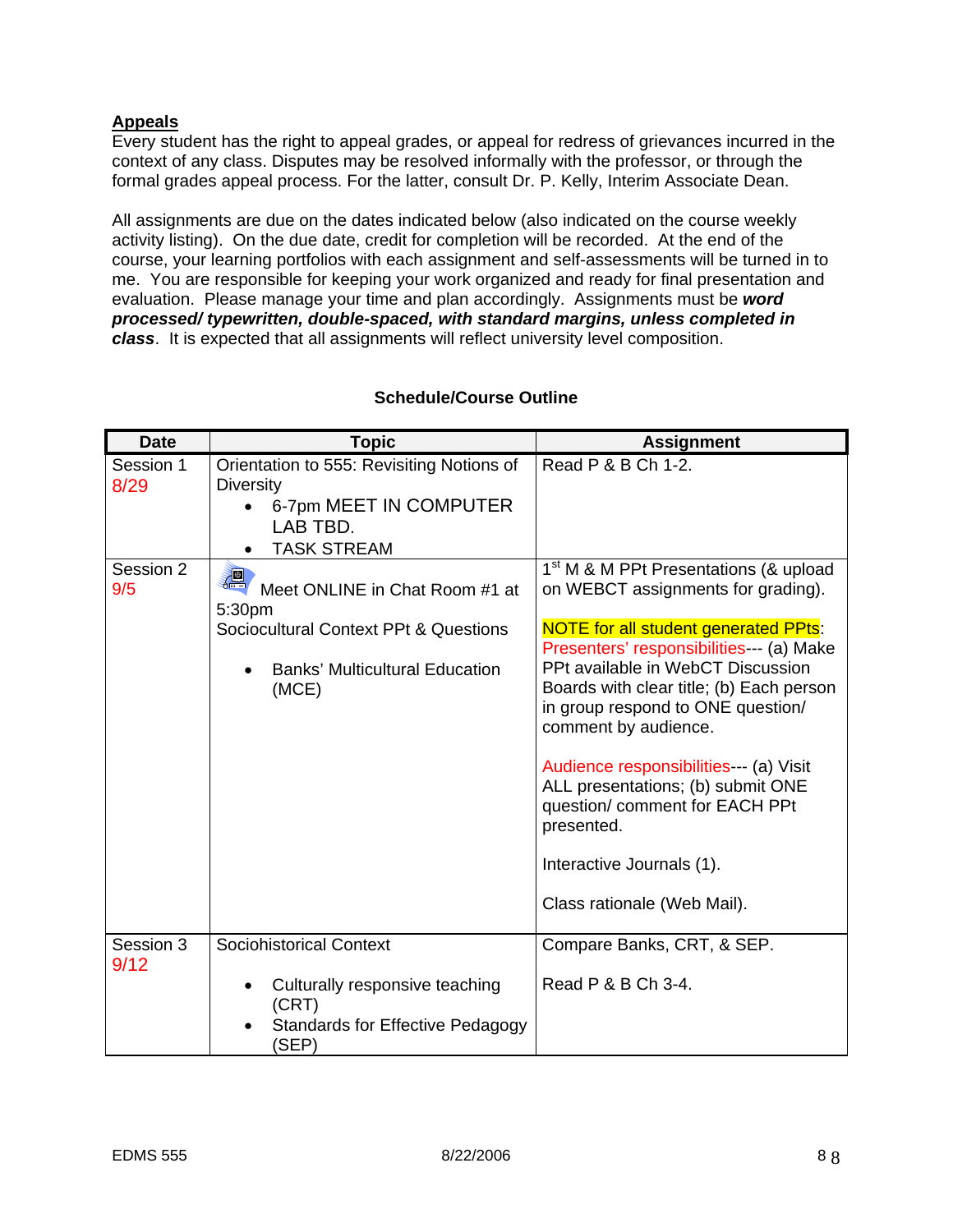| Session 4<br>9/19   | Meet ONLINE in Chat Room #1 at<br>5:30pm<br>Intro to SDAIE & Differentiated<br>Instruction                                | 2 <sup>nd</sup> M & M PPt Presentations (&<br>upload on WEBCT assignments for<br>grading).<br>Interactive Journals (2). |
|---------------------|---------------------------------------------------------------------------------------------------------------------------|-------------------------------------------------------------------------------------------------------------------------|
|                     |                                                                                                                           | Compare Banks, CRT, SEP, SDAIE, &<br>DI.                                                                                |
| Session 5<br>9/26   | <b>MEET IN COMPUTER LAB TBD---</b><br>Review methods: How does P &<br>B fit into methods?                                 | Read P & B Ch 5-6.                                                                                                      |
|                     | Creating group matrices<br>comparing all methods.                                                                         |                                                                                                                         |
|                     | <b>TASK STREAM</b>                                                                                                        |                                                                                                                         |
| Session 6<br>10/3   | Teaching for Social Justice and Equity:<br>Looking at Children's Literature                                               | Reading QUIZ: P & B Ch 1-6                                                                                              |
| Session 7<br>10/10  | $\delta$<br>Meet ONLINE in Chat Room #1 at<br>5:30pm                                                                      | 3 <sup>rd</sup> M & M PPt Presentations (& upload<br>on WEBCT assignments for grading).                                 |
|                     | How to Select Children's Books<br>for SJ & E                                                                              | Interactive Journals (3).                                                                                               |
| Session 8<br>10/17  | MEET IN COMPUTER LAB TBD<br><b>TASK STREAM</b>                                                                            | Read P & B 7-8                                                                                                          |
|                     | Lesson plan review<br><b>Preparing for Methods</b><br>Workshops                                                           | Begin looking for Children's Literature<br>for FINAL project.                                                           |
| Session 9<br>10/24  | Meet ONLINE in Chat Room #1 at<br>5:30pm                                                                                  | 4 <sup>th</sup> M & M PPt Presentations (& upload<br>on WEBCT assignments for grading).                                 |
|                     | <b>Preparing for Methods</b><br>Workshops                                                                                 |                                                                                                                         |
| Session 10<br>10/31 | <b>NO CLASS</b><br>Finalize presentations for<br>$\bullet$<br><b>Methods Workshops</b>                                    |                                                                                                                         |
| Session 11<br>11/7  | $\delta$<br>Meet ONLINE in Chat Room #1 at<br>5:30pm<br><b>Teaching Methods Workshops</b><br>(Lesson plan presentations). | <b>Methods Lesson Plan Presentations</b><br>(& upload on WEBCT assignments for<br>grading).                             |
| Session 12<br>11/14 | LIVE----10 minute Lesson Plan<br>Presentations                                                                            |                                                                                                                         |